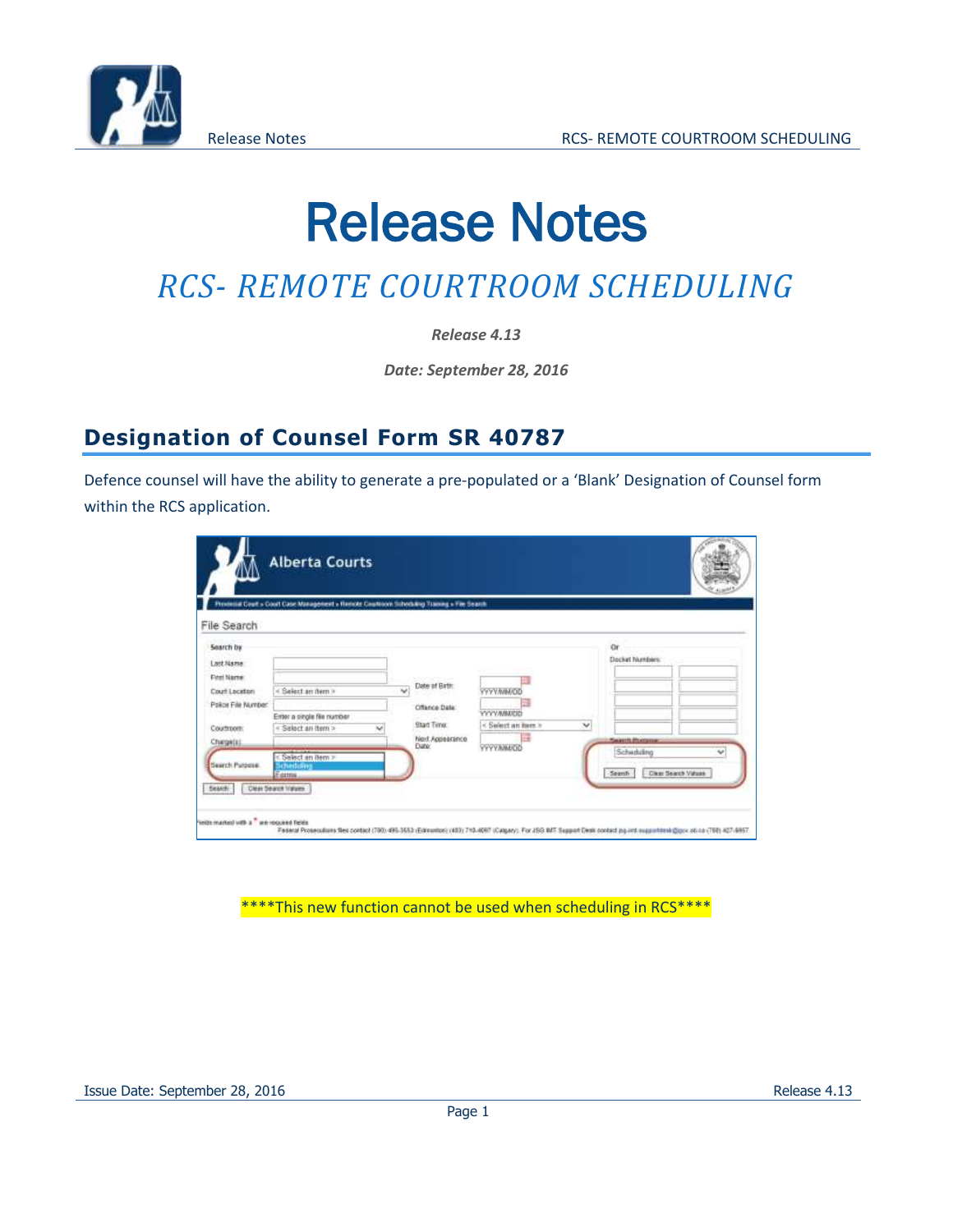

| File Search                                                                                                                         | tonnaid Court a Court Case Management a Romate Courtness Schoduleg Transay a File Search                                 |                                                                                              |                                                                              |        |                                                                                            |   |
|-------------------------------------------------------------------------------------------------------------------------------------|--------------------------------------------------------------------------------------------------------------------------|----------------------------------------------------------------------------------------------|------------------------------------------------------------------------------|--------|--------------------------------------------------------------------------------------------|---|
| Search Inv<br><b>Last Name</b><br>First Name<br>Court Location<br>Police File Number<br>Courtsborn:<br>Charge(s)<br>Search Forppea. | < Solect an firm ><br>Either a pingle fels markbeit<br>< Salect an ilum =<br>< Select an hem =<br><b>College</b><br>Form | Date of Birth<br>v.<br><b>Uffered Date</b><br>Start Tiese<br><b>Rext Appearance</b><br>Date: | <b>YYYYAMOO</b><br><b>YVY/MMKGG</b><br>< Solect an Rem ><br><b>VYYYAMKOD</b> | $\vee$ | $\alpha$<br><b>Docket Numbers</b><br>Search Purpose<br>Fema<br>Clear Search Values<br>Seem | w |

| Continue:      | Clear Search Roselle<br>81 docket Niets) found and odded to search my |                                          | Select document required from dropdown           |                                                                                |                                                | - Tiebect art farm #<br>Designation of Councel |                 |                         |                                    |
|----------------|-----------------------------------------------------------------------|------------------------------------------|--------------------------------------------------|--------------------------------------------------------------------------------|------------------------------------------------|------------------------------------------------|-----------------|-------------------------|------------------------------------|
| Docket Turnber | <b>Accuract</b>                                                       | <b>Date of Diffi</b><br><b>YYYYMMIDD</b> | <b>Complexis &amp;</b><br><b>Assigned Conver</b> | <b>Next</b><br>Approvation<br><b>Date</b><br><b>VYYY/MM/DD</b><br><b>Hoone</b> | Ардиалалса<br><b>Type</b><br><b>Start Time</b> | <b>Offence Date</b><br><b>VYYYAMUDD</b>        | Charge          | <b>Crown</b><br>Einclam | Court<br>Location                  |
| $-10000370071$ | <b>ADULAN</b><br>ELEGRIT.                                             | 1901/01/01                               | File Outserling<br>L. DATES                      | 2016/29/20<br>Courtrown<br>CMO-                                                | FOR FLEA.<br>9.50 AM.                          | 3010/07/01                                     | 368<br>CC<br>32 | Indictable              | Edmonton<br>Provincial<br>Criminal |
|                | 'Continue' is deactivated when<br>"Forms" selected                    |                                          |                                                  |                                                                                | 10 JY 1317                                     | 2018/01/01                                     | 쁞               | Indictable              | Edmonton<br>Provincial<br>Criminal |
|                |                                                                       |                                          |                                                  |                                                                                |                                                | 2010/01/01                                     | 206<br>CC       | Indictable              | Edmonton<br>Provincial<br>Criminal |
| 10003533391    | TAPPLE FIONA                                                          | 1006/10/10                               | File Outstates                                   | 2010/10/03                                                                     | FIRST<br>Linchard Hubbard                      | 2010/00/05                                     | 177             | Samman                  | Edmonton                           |

| College              | Clear Search Results<br>31 docket fileris) found and added to search results. |                                                                  |                                                         |                                                                               |                                | <b>Compyright of Courses</b>              |               |                          |                          |
|----------------------|-------------------------------------------------------------------------------|------------------------------------------------------------------|---------------------------------------------------------|-------------------------------------------------------------------------------|--------------------------------|-------------------------------------------|---------------|--------------------------|--------------------------|
| <b>Docket Number</b> | <b>Accused</b>                                                                | Date of Birth<br><b>YYYYMMXDD</b><br><b>Control Prints State</b> | Complexity &<br><b>Annighed Crown</b>                   | <b>NicoL</b><br>Appearance<br><b>Data</b><br><b>COMMERCIAL</b><br><b>Home</b> | Abbeldram<br><b>Start Time</b> | <b>Ufferror Date</b><br><b>VYYY/MM/DO</b> | <b>Chirgs</b> | <b>Crown</b><br>Election | <b>Court</b><br>Location |
| 0003768P1            | AGUZAR.<br><b>ELBER?</b>                                                      | <b>Julie</b>                                                     | Limit of 1 Designation per accused per<br>docket number |                                                                               |                                |                                           |               | Está                     | Criminal                 |
|                      |                                                                               |                                                                  |                                                         |                                                                               |                                |                                           |               | <b>Buto</b>              | Edminto                  |

\*\*\* To print a blank Designation of Counsel, simply select Form/Designation of Counsel/Generate Form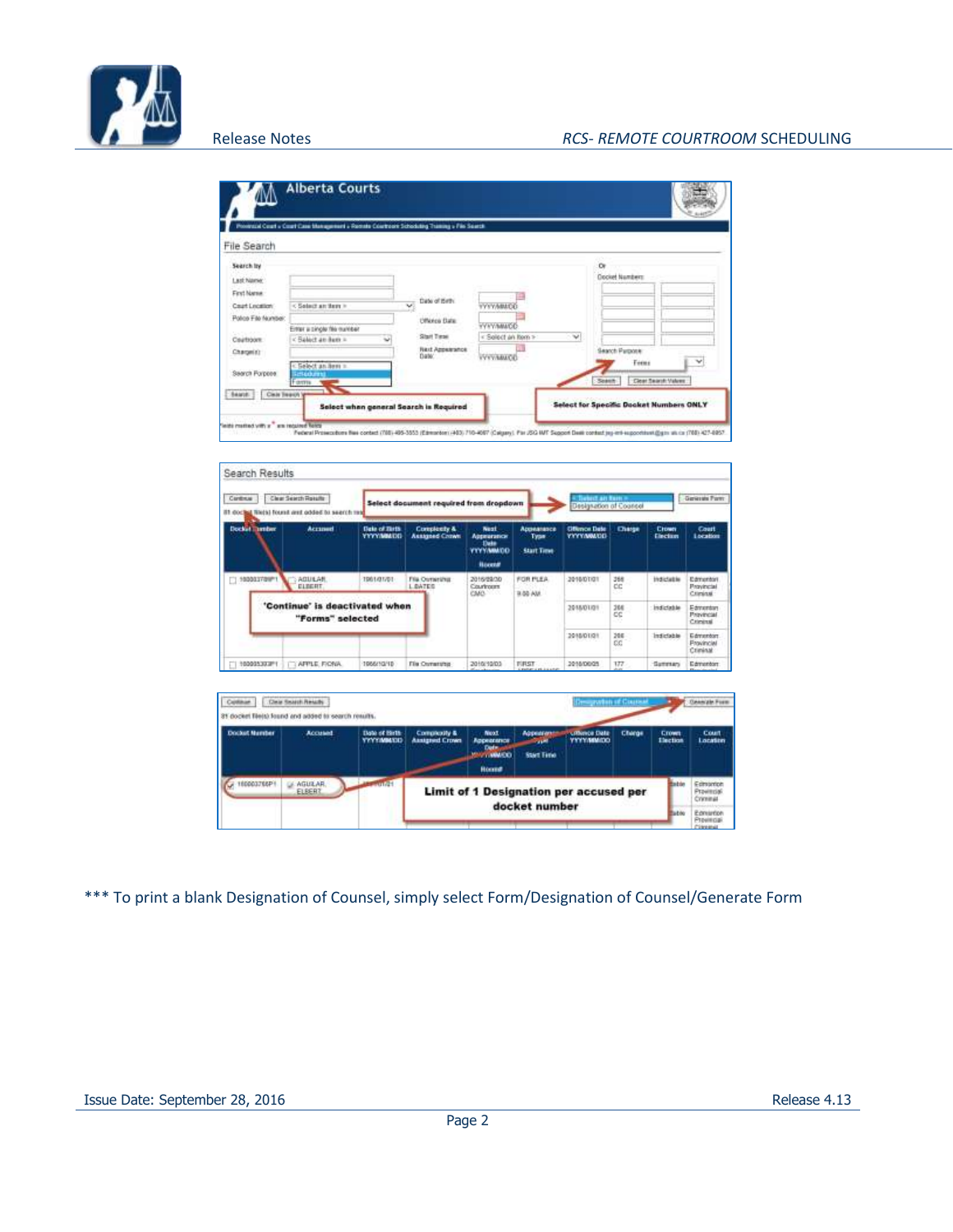

#### $-1.9000000001$ [] APPLE FIONA 1951613 The Date IBST<br>Affealance in<br>Et Edmanter<br>Provincial Falce File #<br>16.859 815 AM T BATES GERALD  $\Box$  9005104P1 there's Fix Ourses 2016/18/02 2016/06/05 160M Hand APPEARANCE Coultrain torinia Felice File it.<br>S-2222 CMD Criminal 8154M  $\Box$  ROWNEDFT  $\Box$  EATER NORMAL пилата The Ox 20181803 2010/06/05  $^{100}_{-00}$ TRST<br>APPEARANCE Hybrut Edman Police File III Sove as Do you want to open or save DesignationOfCounsel.docx (15.8 KB) from res-wat.albertacourts.ca? Save | + Open Save and open

#### \*\*\*Users will have the ability to OPEN/SAVE/SAVE AS/SAVE AND OPEN – the Designation of Counsel

#### **The Designation of Counsel will pre-populate:**

- Name of Accused
- Defence Counsel Name (From RCS log-on)
- Docket Number
- All charges listed that are applicable to the above docket number

#### **The Designation of Counsel WILL NOT pre-populate:**

- Address of Defence counsel
	- o This can be keyed in MANUALLY before printing

| any sentencing decision.<br>I also understand that it is my responsibility to ensure that my lawyer has my<br>current contact information at all times. |         |  |
|---------------------------------------------------------------------------------------------------------------------------------------------------------|---------|--|
|                                                                                                                                                         |         |  |
| Signed:                                                                                                                                                 | Siened  |  |
| Accused                                                                                                                                                 | Counsel |  |
| <b>Address of Counsel:</b>                                                                                                                              |         |  |
| 123 Eim Street                                                                                                                                          |         |  |
| Anywhere, Alberta TOH 1A1                                                                                                                               |         |  |
|                                                                                                                                                         |         |  |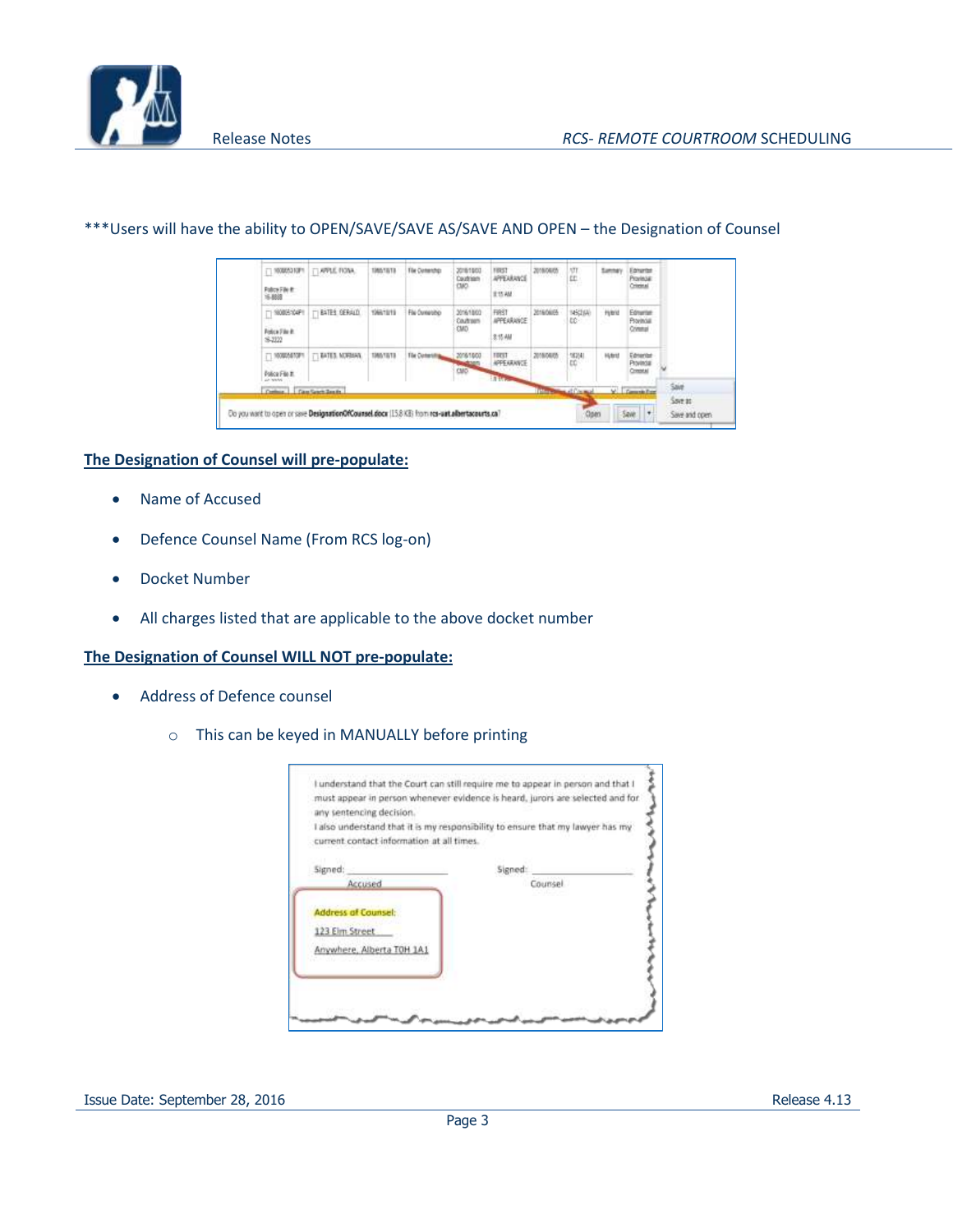

| <b>Betspeart:</b>                        |                                                                                                                                     |  |  |  |
|------------------------------------------|-------------------------------------------------------------------------------------------------------------------------------------|--|--|--|
|                                          | HER MARSTY THE QUEEN.                                                                                                               |  |  |  |
|                                          | $-100 -$                                                                                                                            |  |  |  |
| <b>Cannelbe Calls</b>                    | <b>SAMIE IWI</b>                                                                                                                    |  |  |  |
|                                          | Accused                                                                                                                             |  |  |  |
|                                          | APPOINTMENT OF COUNSEL BY DESIGNATION                                                                                               |  |  |  |
|                                          | Furnuant to Section 650.01[1] of the Criminal Code                                                                                  |  |  |  |
|                                          |                                                                                                                                     |  |  |  |
| Librigatie my lowyer                     | in any other lawyer or student at law, instructed                                                                                   |  |  |  |
|                                          | by my lawyer, to make appearances on my behalf in relation to the following<br>information, or any related replacement information: |  |  |  |
|                                          |                                                                                                                                     |  |  |  |
| Information Number: 20                   | EDocket # pub                                                                                                                       |  |  |  |
| <b>Charges:</b> (1.11)                   |                                                                                                                                     |  |  |  |
|                                          | I understand that the Court can still require me to appear in person and that I                                                     |  |  |  |
|                                          | must aspect in person whenever evidence is hourd, keyrs are selected and for                                                        |  |  |  |
| any sectorizing decision:                |                                                                                                                                     |  |  |  |
|                                          | I also understand. that it is me requestibility. In ensure that my lawyer has my                                                    |  |  |  |
| camett contact information at all times. |                                                                                                                                     |  |  |  |
|                                          |                                                                                                                                     |  |  |  |
| Signed)<br>Accused                       | ioved<br>Pergerant                                                                                                                  |  |  |  |
|                                          |                                                                                                                                     |  |  |  |
| Address of Courses                       |                                                                                                                                     |  |  |  |
| Editorial                                |                                                                                                                                     |  |  |  |
| <b>Editoria</b>                          | <b>Council to Complete</b>                                                                                                          |  |  |  |
|                                          |                                                                                                                                     |  |  |  |
|                                          |                                                                                                                                     |  |  |  |
|                                          |                                                                                                                                     |  |  |  |

#### **Designation Guidelines**

- One (1) Docket per Designation Do not select more than one this can cause errors generating
- One (1) Accused per Designation
	- o If matter is multi-accused only one accused can be selected at a time



- Cannot be used when Scheduling is selected in RCS
- Designations can be printed at any time on RCS. They are not restricted to File Ownership